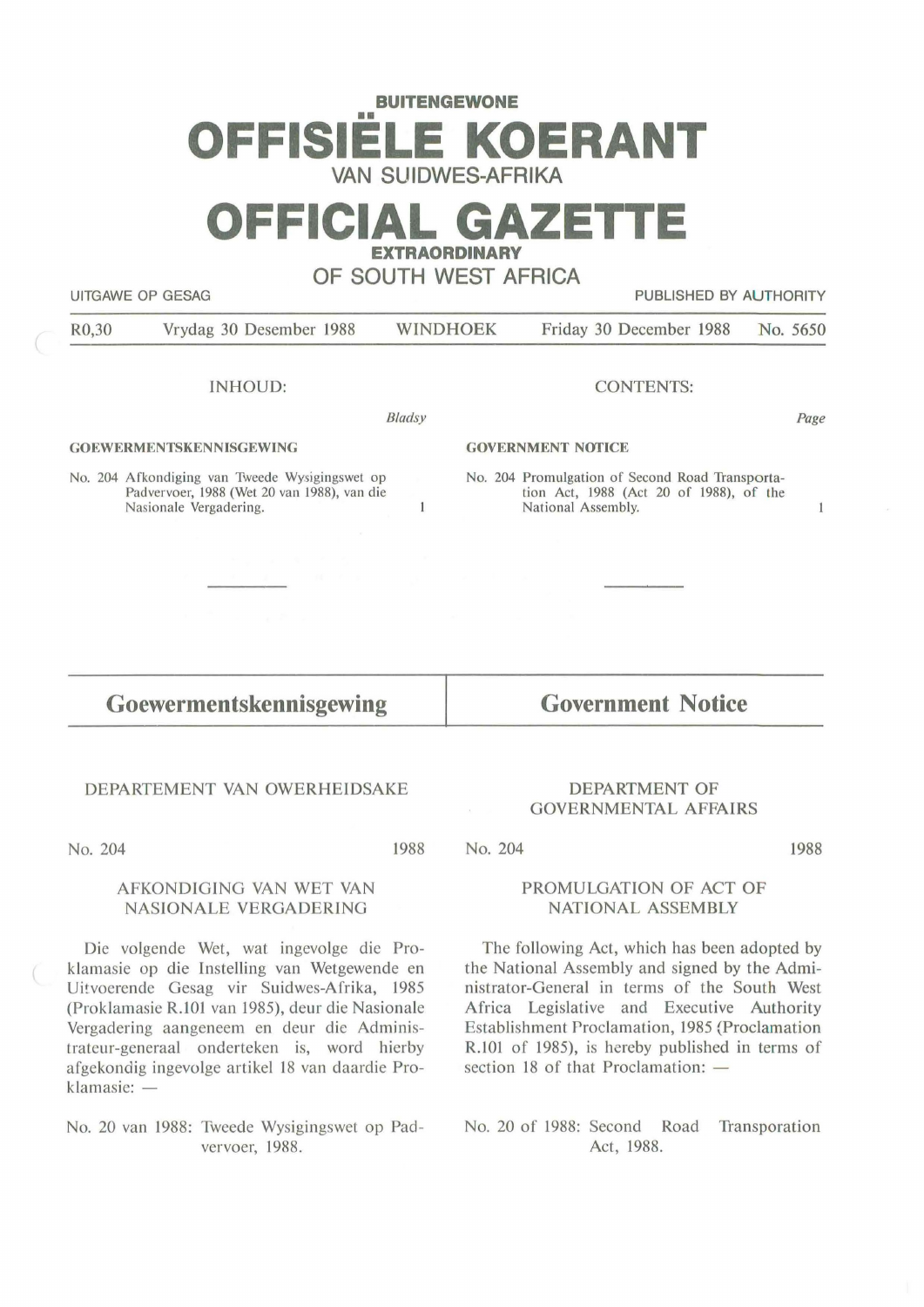#### **SECOND ROAD TRANSPORTATION AMENDMENT ACT, 1988**

**EXPLANATORY NOTE:** 

Words underlined with solid line indicate insertions proposed.

[ **J** Words in bold type in square brackets indicate omissions proposed.

### **ACT**

**To amend the Road Transportation Act, 1977, so as to delete the power of the commission to make a recommendation in certain circumstances; to grant the Cabinet the power to reserve the conveyance of goods for the conveyance by a railway service only; to amend the Road Transportation Amendment Proclamation, 1985, so as to repeal certain provisions; and to provide for matters incidental thereto.** 

*(English text signed by the Administrator-General on 21 December 1988)* 

BE IT ENACTED by the National Assembly, as follows:-

**1.** Section 2 of the Road Transportation Act, 1977, is hereby amended -

- Amendment of section 2 of Act 74 of 1977
- (a) by the substitution in subsection (l) for the words preceding paragraph (a) of the following words:

"The **[Minister]** Cabinet **[acting upon the recommentation of the commission]** may by notice in the *Official Gazette-;* and

(b) by the insertion in subsection (1) after paragraph (e) of the following paragraph:

**Act No. 20, 1988**